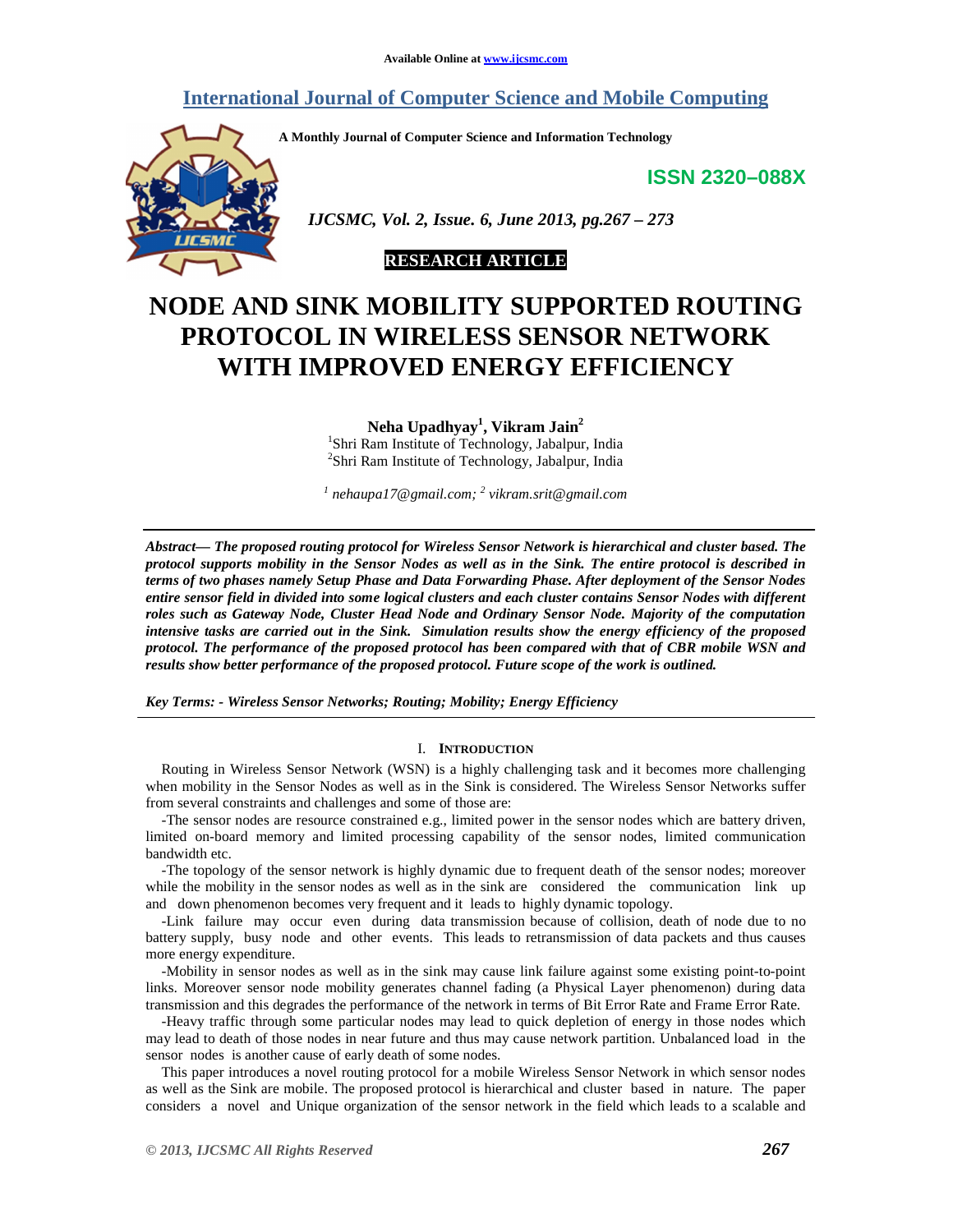energy efficient solution regarding routing in mobile WSN environment. The proposed protocol is compared with CBR mobile WSN [1] which is an enhancement over LEACH [2] in order to support mobility in the sensor nodes.

The rest of the paper is organized as follows: Section II mentions about some related work to this proposed protocol followed by Section III in which the proposed protocol is described in detail. Section IV presents the simulation results and Section V summarizes the paper with a conclusion of the work.

# II. **RELATED WORK**

There are several routing protocols proposed for static WSN in which the Sensor Nodes as well as the Sink are static. For example, LEACH [2], PEGASIS [3], TEEN [4], APTEEN [5], LEACH-C [6], SONS [7] are some representative hierarchical routing protocols for WSN in which both Sensor Nodes as well as the Sink are static. LEACH-Mobile proposed in [8] is able to support mobility in Sensor Nodes by adding its membership declaration to the LEACH protocol [2]. CBR Mobile WSN proposed in [1] is another improvement over LEACH-Mobile [8] which strives to reduce packet loss and energy consumption in comparison to LEACH-Mobile. Though LEACH-Mobile and CBR Mobile WSN support mobility in the Sensor Nodes, they consider the Sink to be static throughout the Cycle. Cycle is the duration for which a particular cluster set up may remain valid. More over an ideal Gateway Node should be a sensor node with higher energy level and relatively lower mobility level. The Sink selects the Gateway Node considering the candidate nodes' remaining energy level, location information and mobility level. Mobility level represents a node's velocity with which it moves inside the field.

#### III. **PROPOSED PROTOCOL**

The proposed protocol is hierarchical in nature and the entire protocol is consisting of two phases namely *Setup Phase* and *Data Forwarding Phase*. During the *Setup Phase* the self-organization of the sensor field takes and the topology of the network is constructed. The entire sensor field is logically divided into some clusters. Each cluster contains one Gateway Node, two Cluster Head Nodes and the remaining as Ordinary Sensor Nodes as in Fig. 1. During the *Data Forwarding Phase* actual routing of data takes place and the routes are decided as per the roles of the nodes in the sensor field (i.e., Gateway Node, Cluster Head Node, and Ordinary Sensor Node). The responsibility of the Ordinary Sensor Node is to sense the environment and forward the sensed data towards the Cluster Head Node. The Cluster Head Node in turn forwards the collected data towards the Gateway Node inside the same cluster and finally the Gateway Node is responsible for forwarding the data towards the Sink either directly or indirectly via some other Gateway Node present in other clusters. The Cluster Head Nodes as well as the Gateway Node do the data fusion in order to reduce the volume of data to be transmitted by removing redundant information but without loosing useful information. The two Cluster Head nodes present inside each cluster have respective set of Ordinary Sensor Nodes as their subordinate nodes as shown in Figure 3.1. Figure 3.2 shows sensor nodes with different roles and the communication hierarchy considered in this protocol.



Figure 3.1 A Typical Cluster in the WSN field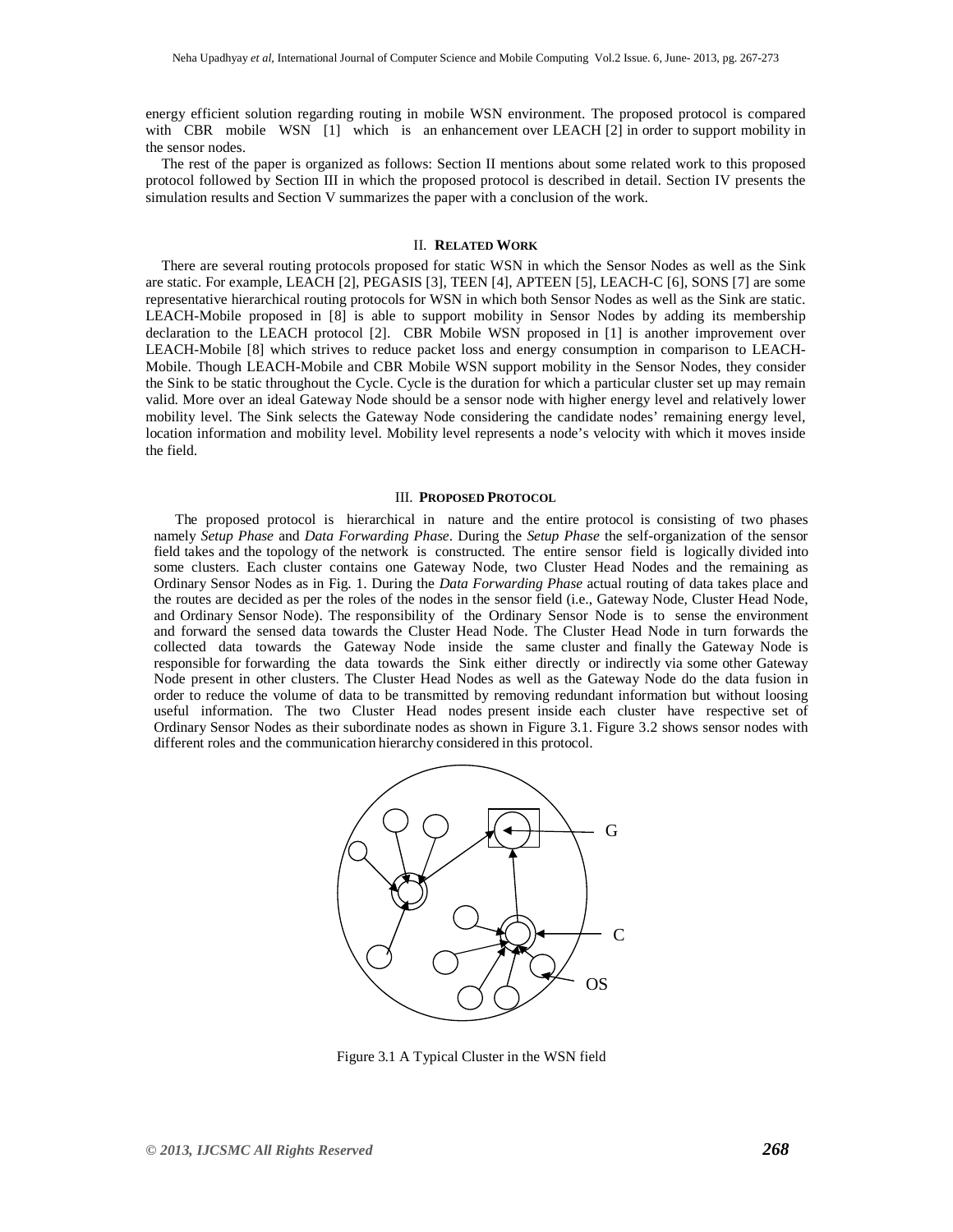

Figure 3.2 Various Roles and the Communication Hierarchy inside a Cluster

3.1 Cluster Formation: The Sink carries out the clustering of the sensor nodes after deployment of the sensor nodes in the field. The details of the clustering algorithm are not considered in this paper. It has been assumed that the Sink forms geographically uniformly distributed clusters in the sensor field

3.2 Gateway Node Selection: The Gateway Node is responsible for gathering data from the two Cluster Head Nodes and then forwarding the data towards the Base Station. Therefore it is essential that the Gateway Node remains connected to the Cluster Head Nodes with higher probability Head Nodes.

3.3 Cluster Head Node Selection: The Base Station selects two Cluster Head nodes for each cluster. The idea behind selecting two Cluster Head nodes for each cluster is to reduce the bottleneck at one central node as it is in conventional cluster based protocols, in which only one node acts as the Cluster Head. Another objective behind considering two Cluster Head Nodes inside the same cluster is to maintain connectivity inside the clusters in spite of the mobility of the nodes. The Base Station collects the location information from each node inside each cluster. The two cluster head nodes are expected to be geographically uniformly distributed so that coverage inside each cluster is optimum. Moreover the two Cluster Head nodes are expected to remain connected to the GN throughout a cycle. Therefore two Cluster Head nodes inside each cluster are selected in such a way that these two nodes jointly can cover the entire cluster. In other words it is expected that all the Ordinary Sensor Nodes remain connected through their direct links at least to one of the two Cluster .

3.4 Communication Pattern for Routing: The Sink distributes the communication patterns for data forwarding for the Ordinary Sensor Nodes (OSN) inside the Clusters through the Cluster Heads (CH). The Cluster Head Nodes inside each Cluster carry out local data aggregation and forward data to the Gateway Node (GN) inside the same Cluster. The Gateway Node further forwards the data towards the Base Station and this is a long distance transmission of huge amount of data. The communication patterns for the Gateway Nodes are discovered in real time for a particular *duration t* and again may have to rediscover after *t* based on the moving Gateway Nodes' current locations. Since some Gateway Nodes shall reside far away from the Base Station it is going to be economic if transmission from these GN to the Sink is carried out in multi-hop fashion keeping some other GNs as intermediate hop [2]. At the same it is also to be considered that if some GN nearer to the Sink are made intermediate hop for many other distant GNs, then the nearer to the Sink GNs will deplete energy quickly due to the burden of relaying huge amount of data towards the Sink. Therefore a restriction has been put that a GN can not be an intermediate relaying hop for more than once network.

3.5 Medium Access Control Information: The TDMA based time slots are assigned by the Cluster Heads for their respective subordinate nodes. Slot re-assignments may occur before re-clustering is called. This is mainly due to the sudden death of some Ordinary Sensor Nodes or another reason may

be the movement of an OSN towards a corner or further point due to which the link with the Cluster Head breaks as the distance between the two exceeds the available radio range of the two. Similarly if this separation reduces a broken link may also come up after some time. Therefore time slot assignment is a regular phenomenon within the same cluster setup. It has been assumed that inside the same Cluster the two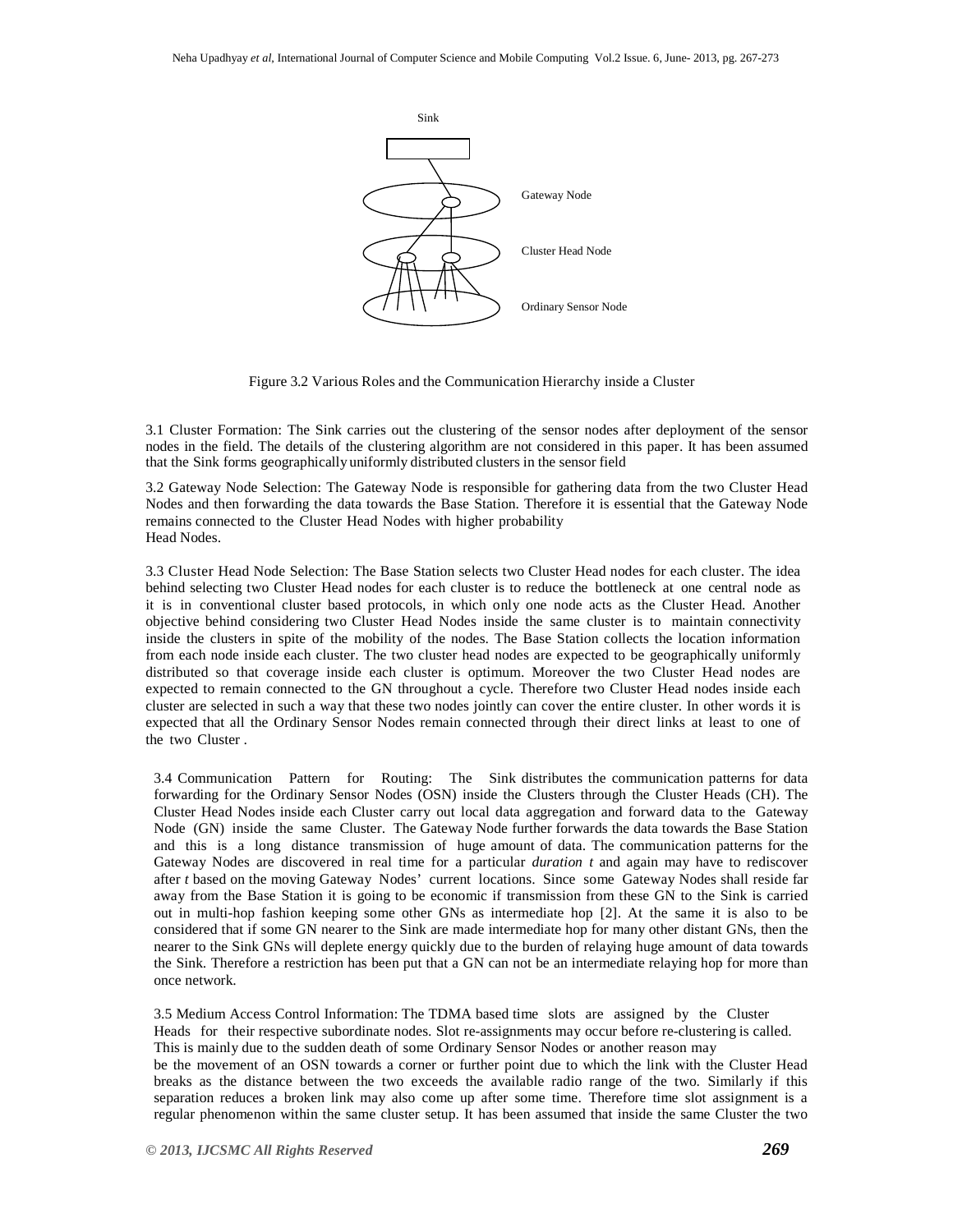Cluster Head nodes use different coding schemes and two different Clusters use different frequency bands to limit inter-cluster interference. Similarly the Gateway Node distributes TDMA based medium access slots to the respective Cluster Head nodes and the Sink distributes medium access slots to the Gateway Nodes for data transmission.

3.6 Mobility Management inside a Cluster: Due to the mobility of the nodes as well as the Sink the circumstances under which routing of data is to be carried out are extreme. This makes the task of routing very complex. There may be frequent link break as well as up and this may lead to network partition which may instigate rerouting. The objective of the routing protocol should be to perform well in a given condition. In this protocol the mobility of the nodes as well as the sink are managed at the Gateway Node. One of the responsibilities of Gateway Node is to handle mobility in the network. Algorithm 1 which executes at each Gateway Node describes the mechanism to handle the mobility of the nodes.

## *Algorithm 1:*

INPUT: If the Cluster Head h does not receive packets from a node i during the expected time slot for two consecutive times then h informs the Gateway Node g by sending the following packet  $\langle i, (t_i, t_{i+1}), \text{Loch}\rangle$ ; Here i is the id of the missing node,  $(t_i, t_{i+1})$  are the time slots during which packets are not received, Loch is the current location of the Cluster Head.

Start

Step 1: g receives  $\langle i, (t_i, t_{i+1}), \text{Loc}_h \rangle$  from h Step 2: g sends a <hello> packet to i and asks for its location after a regular interval of time till further notice and waits for <ack> from i Step 3: if g receives  $\langle i, \text{Loc}\rangle$  update (status) $i = \text{up}$  else (status)i=down if (status)i= up { Step 4: g computes the distance *dis* between Loc<sup>h</sup> and Loci and compare *dis* with the radio ranges of i and h. Step 5: if i is out of range then g signals h for slot reassignment and also signals i for stop transmission towards h else signal h to wait for data during the next expected slot of i.} else {Step 6: signal h for slot reassignment} Step  $\overline{7}$ : if g computes the location of i & h as within the radio range of each other then signal h to assign slot for i and also signal i to start transmission towards h and stop sending location to g

End

3.7 Re-clustering Initiation: The process of re-clustering ay get initiated due to two major reasons. The first is, if the Cluster Head loses connectivity with most of the allocated cluster member nodes then throughput will suffer. This

phenomenon may lead to re-clustering. The second reason may be expiry of the allocated time period (i.e., life time). When the Clusters are formed during the Setup Phase optimum time duration is fixed as the lifetime of the current cluster setup. This time duration is the maximum time limit for which a cluster set up is valid and this may be fixed by the application based on the sensor node battery specifications.

**Setup Phase and Data Forwarding Phase constitute the entire Protocol:** The entire protocol can be broadly divided into two phases namely *setup phase* and *data forwarding phase*. The duration of *setup phase* is very small in comparison to the length of *data forwarding phase*. During the *setup phase* different tasks such as clustering, role assignment, and medium access control information distribution are carried out. Before the data forwarding phase starts the sensor network is

may get initiated due to two major reasons. The first is, if the Cluster Head loses connectivity with most of the allocated cluster member nodes then throughput will suffer. This organized and it is made ready for sensory data forwarding. As mentioned above a) Cluster Formation b) Gateway Node selection c) Cluster Head Node selection, d) Communication Pattern for Routing e) Medium Access Control Information, are different parts of the *setup phase*. Once the *setup phase* is over the actual data transmission towards the Base Station starts and continues till the end of the predefined time interval or till the exception condition like severe link break or node failure occurs. During the *data forwarding phase* the sensory data are forwarded towards the base station as per the routing policies made during the *setup phase*. While *data forwarding phase* is in progress, there can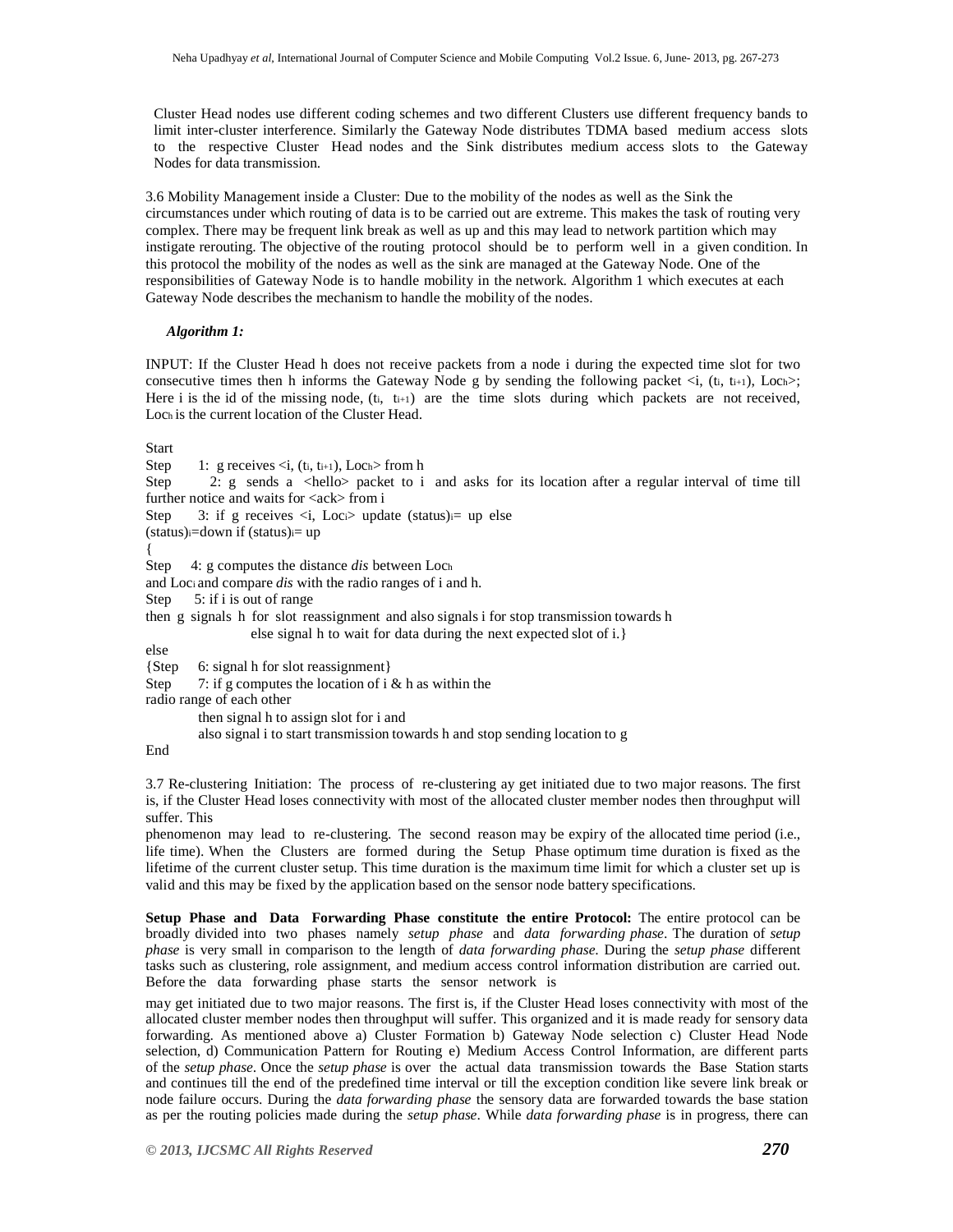be node failure as well as link failure due to the death of nodes or mobility of the nodes. Therefore even during the *data forwarding phase* there is need to continuously check the network status and in presence of exception situation actions are to be taken so that the overall network throughput does not suffer. As mentioned above f) Mobility management inside a Cluster, and g) Re-clustering nodes after a regular interval of 120 seconds. We run the simulation for a period of 5400 seconds. All nodes are assumed to have equal amount of initial energy. The initial energy in each sensor node is considered to be 12 J. We use the same communication paradigm as described in [2] with respect to the energy expenditure against transmission and reception of data. The sensor nodes are considered to be constant bit rate source. During the simulation we assume that the nodes generate report only at a single rate such as one report per second or two reports per second. Each report is consists of 64 bytes or 512 bits. We assume a packet drop probability in the range of (0.0- 0.2) at each intermediate hop. We measure the throughput after every 300 seconds. Values taken for different parameters used in the energy expenditure computation is as mentioned in the TABLE 1.

| `ABI. |
|-------|
|-------|

| Parameter                    | Value             |
|------------------------------|-------------------|
| $E_{elec}$                   | $50 \text{ nJ/b}$ |
| $\varepsilon$ <sub>amp</sub> | 10 pJ/bit/ $m^2$  |
|                              |                   |
| Radio range of nodes         | $100 \text{ m}$   |

## IV. **SIMULATION RESULTS**

The proposed protocol has been simulated through NS2. The various parameters considered for evaluation are:

*Throughput:* It is ratio between the actual numbers of packets transmitted by the nodes in the system to the numbers of successfully delivered packets at the Sink. A protocol with higher throughput is desirable. Throughput is a measure of successful delivery of packets at the Sink and alternately it is also termed as *Successful Delivery Ratio* (*SDR*).

*Network Life Time:* It is the time taken since the start of the network (*during the simulation*) for the first 10% of the total deployed nodes to die. A protocol with larger network life time is desirable.

*Average Control Overhead:* It is average (i.e., per node) of the total energy expenditure in the network system due to control message exchanges over a specific period of network operation time.

*Average Energy Consumption:* It is average (i.e., per node) of the total energy expenditure in the network system over a period to time. This energy expenditure includes all kinds of sources for energy consumption such as communication (control as well as data), computing, sensing, idle listening etc.

*Simulation Environment:* In our simulation experiment we consider different setup of the sensor network. In the first set of reading we vary the number of nodes deployed in the sensor network from 20 to 100. The nodes are randomly deployed over a field of dimension  $(210\times210)$  meter square area. The base station is located in the left side of the sensor field. The radio transmission range of the sensor nodes is 100 meters. The sensor nodes move in random direction with a random value of speed in the range of (2-6) meter per second. Similarly the Base Station also moves with a speed from within the same range but within a specific geographic zone. In our simulation we compute the location of each of the

*Simulation Results:* In this section we present some results obtained through simulation. We also provide an analysis of the results. We compare the performance of the proposed protocol with CBR Mobile WSN [1] in terms of *throughput, average energy consumption, average control overhead* and *network life time* against different sizes of the network. CBR Mobile WSN is basically a modified version of LEACH and we denote this protocol as LEACH (m) in the graphs shown below.

Fig 4.1 shows the achieved throughput level of the proposed protocol and also of LEACH (m) against different network size. It is observed that throughput level of both the protocols decrease along with the increase in the network size. But the proposed protocol outperforms LEACH (m) with respect to throughput level under all circumstances. Fig 4.2 shows average energy expenditure in the network against different network sizes incurred by both the protocols. It is seen that the proposed protocol consumes lesser energy than LEACH (m) throughout. Fig 4.3 depicts control overhead incurred by both the protocols for network of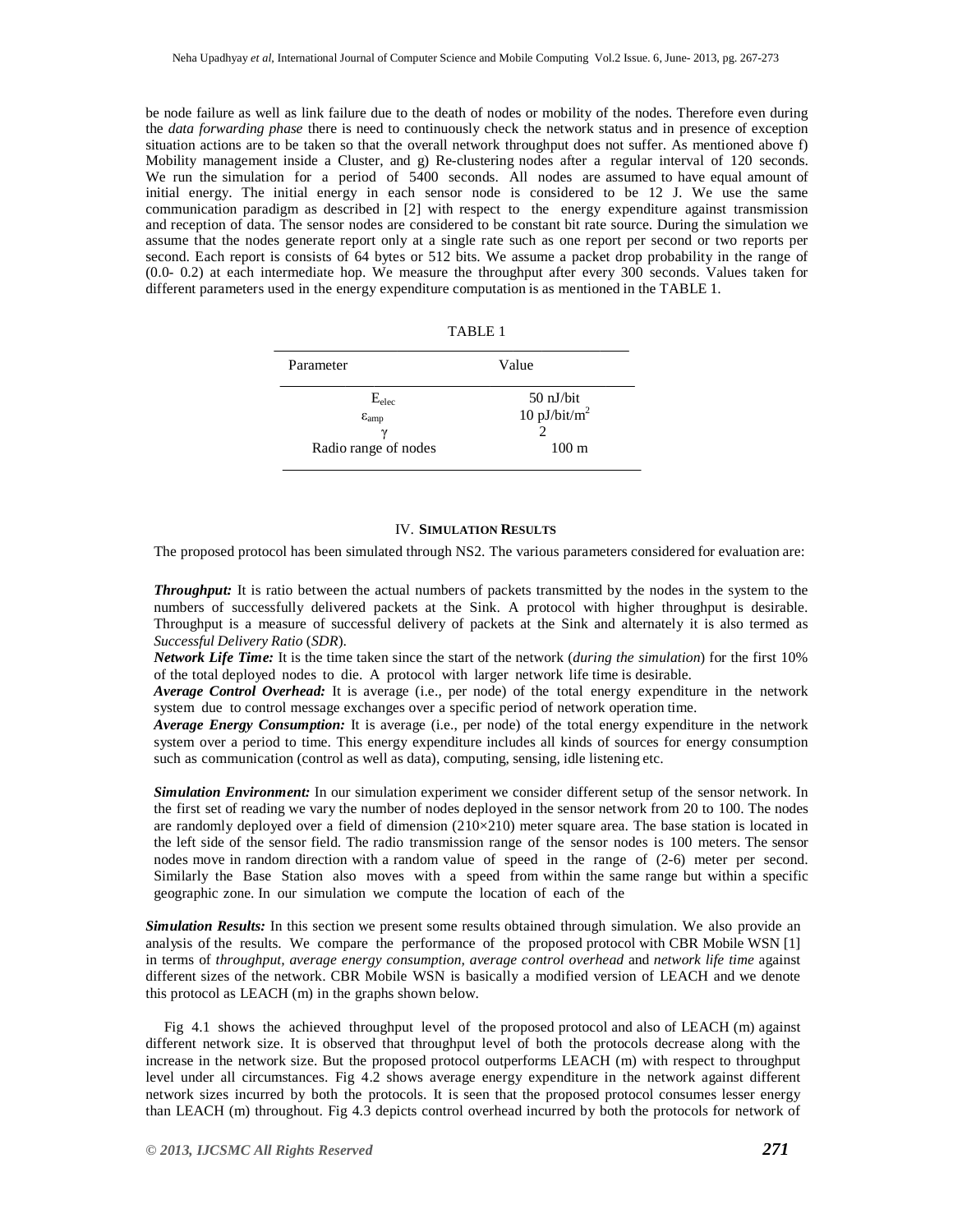different sizes. The proposed protocol outperforms LEACH (m) and incurs less control overhead and thus minimizes energy expenditure. Fig 4.4 shows the trend regarding network lifetime under the influence of both the protocols proposed one and the LEACH (m). The proposed protocol improves the life span of the network significantly than LEACH (m). It is also observed that for both the protocols, the life time of the network decreases along with the increase of the network size. This graceful degradation in the network life time is due to increased number of transmissions and receptions along with the growth of the network size.



Fig 4.1 Throughput Analysis with respect to Network Size



Fig 4.2 Average Energy Expenditure with respect to Network Size



Fig 4.3 Control Overhead with respect to Network Size



Fig 4.4 Network Life Time with respect to Network Size